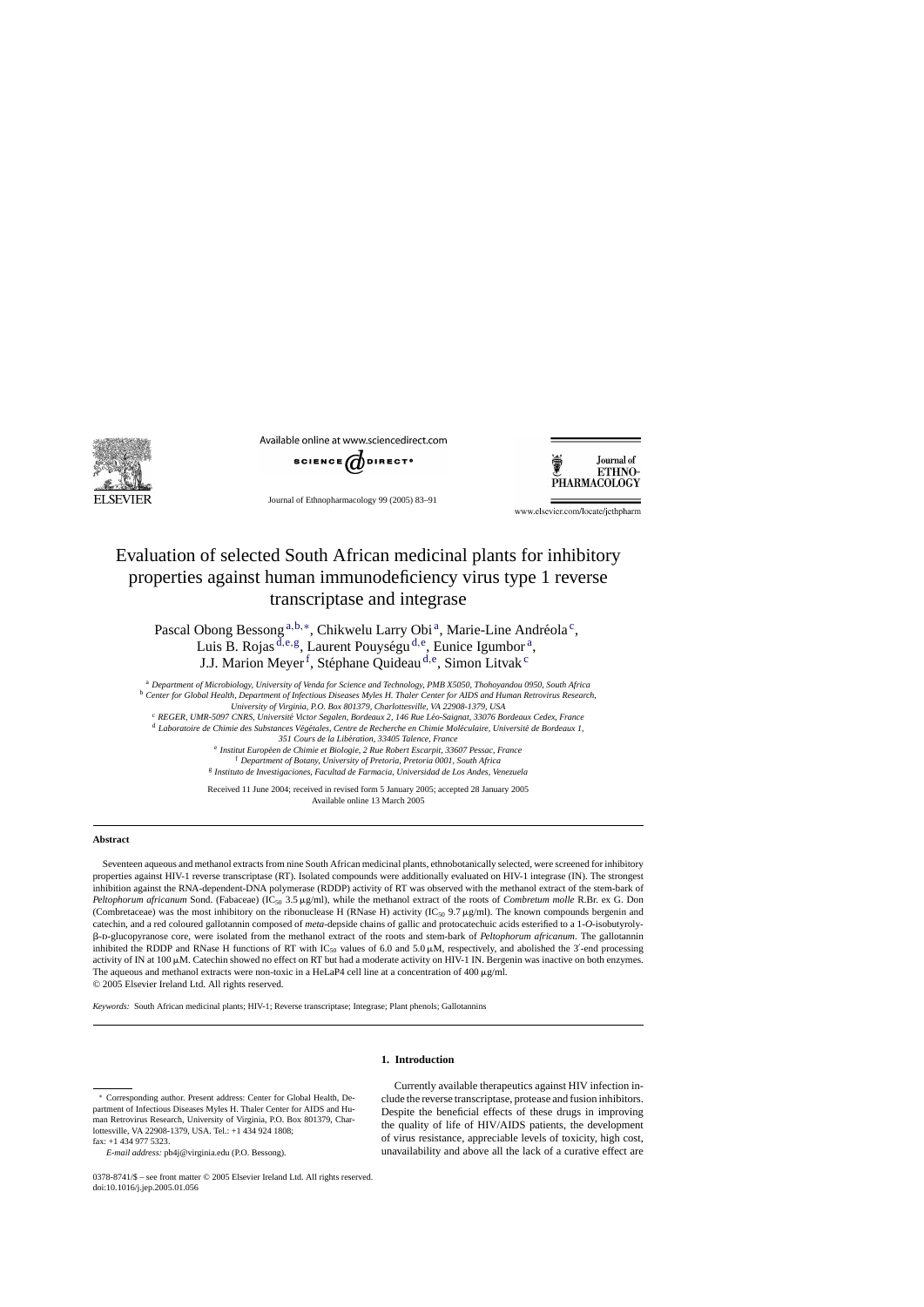<span id="page-1-0"></span>their major short-comings [\(Pomerantz and Horn, 2003\).](#page-8-0) As a result, the search for better anti-HIV agents continues, and much attention has been focused on natural sources, particularly plant species. Promising results have been achieved through the evaluation of plant derived compounds against several essential points in the life-cycle of HIV [\(De Clercq,](#page-7-0) [2000\).](#page-7-0)

The prevalence of HIV in South Africa at the end of 2002 was estimated at 26.5%, with about 4 million people infected [\(Department of Health, 2003\).](#page-7-0) The use of medicinal plants is widespread in South Africa and a good proportion of HIV/AIDS patients, for traditional and financial reasons, seek relief from traditional healers who administer preparations from a variety of plants ([Morris, 2002\).](#page-7-0) AIDS is a syndrome comprising a dysfunction of the immune system, compounded by opportunistic infections of bacterial, fungal, protozoan or viral aetiology. The beneficial effect of an herbal extract in the HIV/AIDS condition could be due to a direct inhibition of HIV replication, boosting of the immune system, or having inhibitory properties against one or several opportunistic infections. There is paucity of data on the potential therapeutic effects of South African medicinal plants on HIV infection.

As a component of our on-going antimicrobial screening of medicinal plants, we are screening selected plants for biological activity against HIV-1 reverse transcriptase (RT) and integrase (IN). In this report we present results on the evaluation of 17 aqueous and methanol extracts of nine plants, used by traditional healers in the Limpopo Province of South Africa in the treatment of HIV/AIDS patients and other suspected viral conditions, for activity against HIV-1 RT. The extracts were evaluated for activity against (1) the ability of the DNA polymerase domain of HIV-1 RT to transcribe viral RNA to a complementary DNA, otherwise referred to as the RNA-dependent-DNA polymerase (RDDP) activity, (2) the ability of the RNase H domain to degrade the RNA component in the RNA:DNA hybrid in the course of reverse transcription (RNase H activity). In addition, the effect of compounds isolated from the roots and stem-bark of *Peltophorum africanum* on the RDDP and RNase H functions of HIV-1 RT were studied. Their ability to block the 3'-end processing reaction catalyzed by HIV-1 IN, an essential step in the integration of viral DNA in the host cell genome, was also investigated.

## **2. Methodology**

# *2.1. Selection and procurement of plants*

Two traditional healers in the Limpopo province who receive AIDS patients were interviewed on the type of plants they employ in treating these individuals. These individuals have either disclosed their condition confirmed by a medical report or the healers suspected AIDS when the patients presented with a combination of two or more of the following conditions: chronic diarrhoea, persistent cough, progressive weight loss, skin infections. Based on responses, the following plants were identified namely *Bridelia micrantha* Baill. (Fabaceae), *Combretum molle* R.Br. ex G. Don (Combretaceae), *Mucuna coriacea* Baker (Fabaceae), *Elaeodendron transvaalensis* Jacq. (Celastraceae), *Peltophorum africanum* Sond. (Fabaceae), *Ricinus communis* L. (Euphorbiaceae), *Vernonia stipulacea* Klatt. (Asteraceae) and *Ziziphus mucronata* Willd. (Rhamnaceae). *Sutherlandia frutescens* subspecies *microphylla*L. R.Br. ex W.T. Aiton (Fabaceae) widely used in South Africa for its reported ability to increase CD4 counts and lower viral load in AIDS patients was also included in the study. Eight of these plants were identified by Mr. Peter Tshisikawe of the Botany Unit, Department of Biological Sciences, University of Venda, South Africa, where voucher specimens have been deposited. Leaves and twigs of *Sutherlandia frutescens* subspecies *microphylla* were a kind gift of Dr. Carl Albrecht, University of the Western Cape, Stellenbosch, South Africa and botanically identified by Prof. Van Wyk, Rands Afrikaans University, Johannesburg, South Africa. Plants were at different times collected from their natural habitats between July 2002 and April 2003. *Bridelia micrantha*, *Elaeodendron transvaalensis*, *Peltophorum africanum*, *Ricinus communis*, *Ziziphus mucronata* were collected within the precincts of Nzhelele, *Combretum molle* from Lwamondo and *Mucuna coriacea* from the compound of the University of Venda, Thohoyandou. *Vernonia stipulacea* was obtained from Bushbuckridge. [Table 1](#page-2-0) presents ethnobotanical information on the nine selected plants.

## *2.2. Preparation of aqueous and methanol extracts*

Plant parts, roots or leaves, were washed with distilled water and dried at room temperature for 2–3 weeks. Dried plant material was chopped and ground into powder. Two hundred grams of powdered material were soaked in 1 l of either distilled water or methanol overnight on a rotatory platform. The resulting mixture was subsequently strained through a cheese cloth and then vacuum-aided filtered through Whatman filter paper No. 3 (W&R, England, UK). The residue was further extracted twice with 250 ml of the extractant. Filtrates were evaporated to dryness on a rotatory evaporator (Rotavapor R-144 Buchi, Switzerland) at 60 and 40  $\degree$ C to obtain the aqueous and methanol extracts, respectively. Extracts were stored in the dark at  $4^{\circ}$ C until used.

## *2.3. Expression and purification of HIV-1 RT and IN*

Recombinant HIV-1 RT consisting of the p66 and p51 subunits was expressed and purified as earlier reported [\(Sallafranque-Andreola et al., 1989\).](#page-8-0) HIV-1 IN was prepared as described by[Caumont et al. \(1996\)](#page-7-0) and [Parissi et al. \(2000\).](#page-8-0)

## *2.3.1. HIV-1 RT RDDP activity*

The inhibition of HIV-1 reverse transcriptase activity was evaluated by measuring the incorporation of methyl-<sup>3</sup>H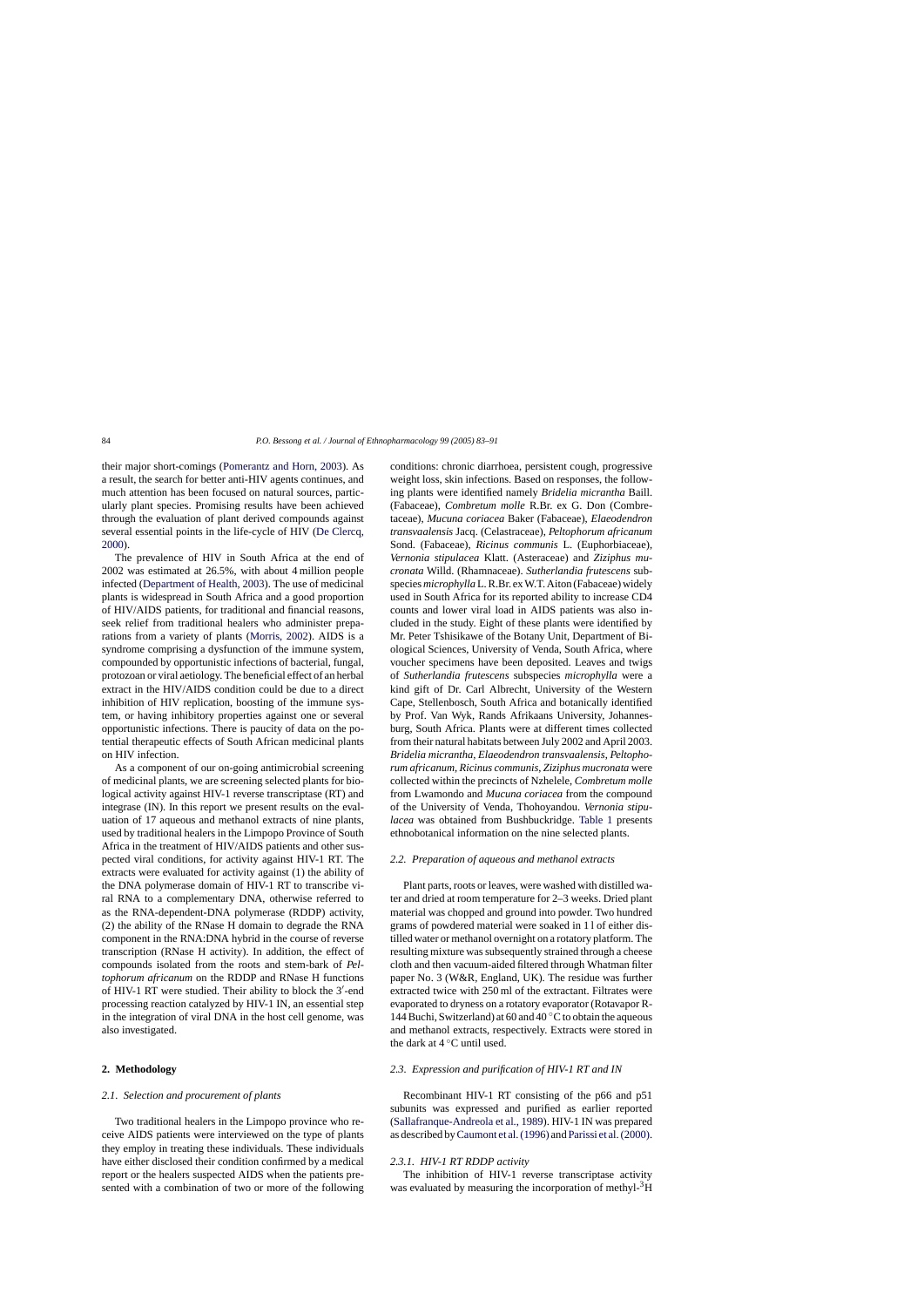<span id="page-2-0"></span>Table 1 Identification of plants used to treat HIV/AIDS and related conditions in the Limpopo Province of South Africa

|                | Plant identity and family                                                                    | Common name <sup>a</sup>                     | Voucher number | Part used        | Ethno-medical information <sup>b</sup>                                                                                                                                                      |
|----------------|----------------------------------------------------------------------------------------------|----------------------------------------------|----------------|------------------|---------------------------------------------------------------------------------------------------------------------------------------------------------------------------------------------|
| $\mathbf{1}$   | Bridelia micrantha Baill.<br>(Euphorbiaceae)                                                 | Munzere (T)                                  | <b>BP03</b>    | Roots            | Diarrhoea, sore eyes, stomach aches,<br>abortifacient (Lin et al., 2002)                                                                                                                    |
| $\mathfrak{2}$ | Combretum molle <sup>c</sup> R.Br. ex<br>G. Don (Combretaceae)                               | Mugwiti (T), velvet<br>bushwillow (E)        | <b>BP07</b>    | Roots            | Abdominal pains, snake bites,<br>leprosy, fever, convulsions,<br>hookworm infection (Mabogo, 1990)                                                                                          |
| 3              | Elaeodendron transvaalensis<br>Jacq. (Celastraceae)                                          | Mukuvhazuivhi (T), bushveld<br>saffron $(E)$ | <b>BP05</b>    | Roots            | Colds, skin rashes, fever, candidiasis,<br>dysmenorrhoea (Steenkamp, 2003)                                                                                                                  |
| $\overline{4}$ | Mucuna coriacea Baker<br>(Fabaceae)                                                          | Vhaulada (T), buffulo-bean<br>(E)            | <b>BP02</b>    | Roots            | Fever, diarrhoea                                                                                                                                                                            |
| 5              | Peltophorum africanum <sup>c</sup><br>Sond. (Fabaceae)                                       | Musese (T), weeping/African<br>wattle $(E)$  | BP01           | Roots/stem-bark  | Wounds, toothache, sore throat,<br>cough, tuberculosis, abdominal<br>disorders, diarrhoea, dysentery<br>menorrhagia, infertility (Arnold and<br>Gulumian, 1984; Obi et al., 2003)           |
| 6              | Ricinus communis (L.),<br>(Euphorbiaceae)                                                    | Mupfure $(T)$ , castor-bean $(E)$            | <b>BP06</b>    | Leaves           | Wounds and sores, abscesses,<br>asthma, arthritis, dermatitis, flu,<br>fever, tuberculosis, toothache,<br>antihelmentic, diarrhoea,<br>abortifacient (Grierson and Afolayan,<br>1999)       |
| 7              | Sutherlandia frutescens<br>subspecies microphylla (L.),<br>R.Br. ex W.T. Aiton<br>(Fabaceae) | Cancer bush $(E)$                            |                | Leaves and twigs | Relieving cold, influenza, chicken<br>pox, diabetes, varicose veins, piles,<br>backache, rheumatism, physical and<br>mental stress                                                          |
| 8              | Vernonia stipulacea Klatt.<br>(Asteraceae)                                                   | Mululudza (T), blue bitter tea<br>(E)        | <b>BP08</b>    | Roots            | Diarrhoea, fever, flu, contraceptive<br>(Mabogo, 1990; Obi et al., 2003)                                                                                                                    |
| 9              | Ziziphus mucronata Willd.<br>(Rhamnaceae)                                                    | Mukhalu (T), buffalo thorn<br>(E)            | <b>BP04</b>    | Leaves           | Diarrhoea, dysentery, stomach ulcers,<br>fever, antiperistaltic, skin diseases<br>and anti-inflammatory, menorrhagia,<br>infertility (Arnold and Gulumian,<br>1984; Kayser and Arndt, 2000) |

<sup>a</sup> T: Tshivenda (Limpopo Province, South Africa), E: English.

<sup>b</sup> Ethno-medical information are based on interviews with traditional healers where the plants were collected and on published literature. Plant parts used for the various disease conditions may be inclusive or different from the parts investigated in this study.

<sup>c</sup> Both traditional healers used these plants to treat HIV/AIDS patients.

thymidine triphosphate  $({}^{3}H$  TTP) by RT using polyadenylic acid-oligodeoxythymidilic acid (polyA-oligodT) templateprimer in the presence and absence of test substance as earlier reported [\(Sallafranque-Andreola et al., 1989\)](#page-8-0), with some modifications. Briefly, RT activity was investigated in a 50  $\mu$ l reaction mixture containing 50 mM Tris HCl (pH 7.9), 10 mM dithiothreitol, 5 mM MgOAc, 80 mM KCl, 20  $\mu$ M dTTP,  $0.5 \mu$ Ci [3H] dTTP (70 Ci/mmole),  $20 \mu$ g/ml poly(A)oligo(dT) (5:1) and  $0.02 \mu M$  of RT in the presence and absence of extracts. Prior to use, the aqueous extracts were dissolved in distilled water, while methanol extracts and isolated compounds were dissolved in dimethylsulphoxide (DMSO) (Merck). The final test concentration of DMSO was 5%. Reaction tubes were incubated at  $37^{\circ}$ C for 10 min and the reaction was stopped by adding 3 ml of a 0.1 M sodium pyrophosphate/10% trichloroacetic acid (TCA) cold solution. Radioactive polymerized residue collected on cellulose nitrate transfer membranes ( $0.45 \mu$ m, Whatman) was dried and immersed in scintillating fluid (Ultimate Gold, Packard Bioscience). Radioactivity was measured in a Wallac 1409 scintillating counter and was expressed as counts per minute (CPM). Percentage inhibition was calculated as 100 − [(CPM with extract/CPM without extract)  $\times$  100]. Reactions were carried out in duplicate for each of two independent determinations. AZT-TP was used as a positive control.

## *2.3.2. HIV-1 RT RNase H activity*

*2.3.2.1. Synthesis of RNA/DNA hybrid.* The radiolabelled RNA/DNA hybrid, which served as the substrate for RNase H, was basically prepared as previously described (Andréola et al., 1993). Briefly, a  $50 \mu l$  reaction volume containing 0.01 mg/ml calf thymus single stranded DNA (Sigma–Aldrich), 1 unit *E. coli* RNA polymerase (Boehringer), 50 mM Tris HCl (pH 7.8), 5 mM dithiothreitol,  $100 \text{ mM KCl}$ ,  $5 \text{ mM MgCl}_2$ ,  $0.5 \text{ mM each of ATP}$ , GTP, CTP (Roche) and  $20 \mu$ Ci <sup>3</sup>H-UTP (31.0 Ci/mmole) was incubated at 37 ◦C for 1 h, followed by the addition of 0.5 mM UTP and a further incubation for 10 min, and stored at−20 ◦C for future use.

*2.3.2.2. RNase H assays.* Plant extracts were tested in a  $50 \mu l$  reaction volume containing  $50 \text{ mM}$  Tris HCl pH 7.8, 60 mM KCl, 5 mM MgCl2, RNA/DNA hybrid (20,000 cpm) and  $0.02 \mu$ M of RT. The mixture was incubated for 15 min and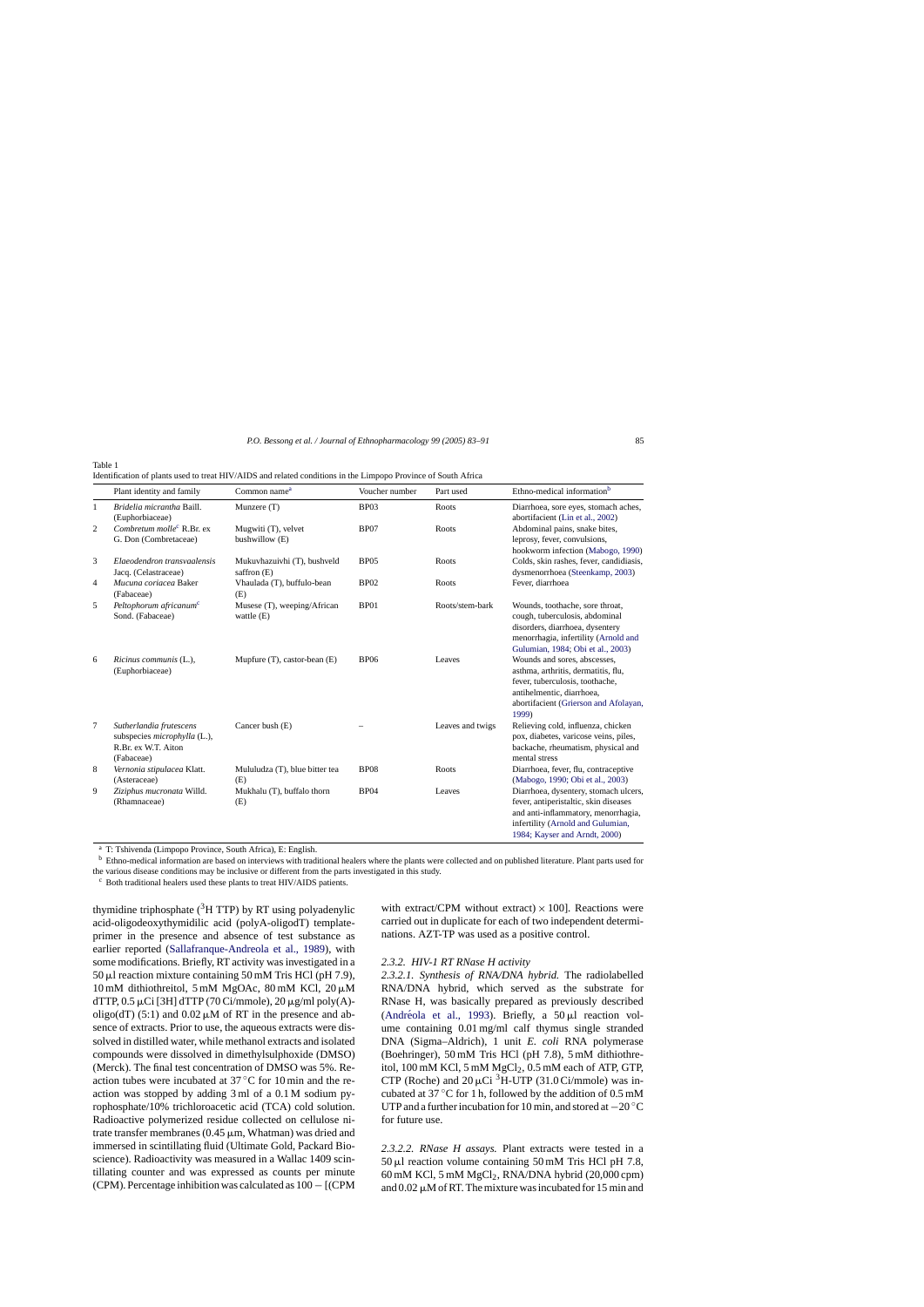<span id="page-3-0"></span>the reaction was stopped as described in the RDDP assay. The RNase H inhibition was estimated by measuring the degradation of 3H-labelled RNA in the RNA/DNA hybrid in the presence or absence of test substance. Percentage inhibition of RNase H activity was calculated as [1 − (CPM of hybrid without extract − CPM of hybrid with test substance)/(CPM of hybrid without extract − CPM of RNA/DNA hybrid incubated with RT)]  $\times$  100. Reactions were carried out in duplicate for each of two independent determinations. A DNA aptamer (ODN 93) as described by Andréola et al. (2001b) was used as a positive control.

2.3.2.3. Evaluation against the 3'-end processing activ*ity of HIV-1 integrase.* Biological activity of isolated molecules against the 3'-end processing activity of HIV-1 IN was performed as described by [Parissi et al. \(2000\).](#page-8-0) Briefly, the processing substrate was synthesized with 10 nM of a  $5'$  <sup>32</sup>P labelled 21 nucleotide long ODN  $(5'$ -GTGTGGAAAATCTCTAGCAGT-3') annealed to its complementary strand (5'-ACTGCTAGAGATTTTCCACAC-3<sup>'</sup>). The reaction mixture contained 20 mM HEPES pH 7.5, 10 mM DTT, 7.5 mM MnCl<sub>2</sub>, 10 nM NaCl, 0.05% Nonidet-P 40, 10 nM processing substrate and 600 nM IN in a final volume of 20  $\mu$ l. After 1 h incubation, the 3'-end processing products were resolved on a 12% polyacrylamide-7 M urea gels in Tris borate EDTA pH 7.6 and autoradiographed. Gels were analyzed using an NIH-image apparatus. For inhibition tests, preincubation for 20 min at 37 ◦C of IN and different concentrations of compounds was performed before adding the processing substrate. Diketo acid L-731,988 (a gift of Merck Research Laboratories) was used as a positive control [\(Grobler et al., 2002\).](#page-7-0)

## *2.4. Cytotoxicity assay*

Cytotoxicity of extracts was determined in a HeLaP4 cell line (Andréola et al., 2001a). A 96 flat-bottom well microtiter plate was seeded with 12,000 cells in a total volume of  $200 \mu$ l Dulbecco's Minimum Essential Medium containing 10% Foetal Calf Serum and gentamycin  $(45 \mu g/ml)$  was incubated for 24 h at 37  $\mathrm{^{\circ}C}$  in 5%  $\mathrm{CO}_2$  humidified atmosphere. Culture medium was discarded and a two-fold serial dilution of test substance was done in a total volume of  $200 \mu$  for a concentration range of 400–0.295  $\mu$ g/ml. The plate was incubated for a further 48 h as indicated above. Prior to testing, aqueous extracts were dissolved in distilled water and the methanol extracts were initially dissolved in 50% DMSO. The final DMSO concentration in the assay was 2%. Controls consisted of cells in growth medium without extract for aqueous extracts, and cells in growth medium with 2% DMSO for methanol extracts. Extract concentrations were evaluated in duplicate. Cell viability was determined using the CellTiter 96 AQueous One Solution Cell Proliferation Assay (Promega) according to the manufacturer's instructions. Incubation was done for 3 h. Absorbance values were measured at 490 nm. The assay was performed twice. Fifty percent cytotoxic concentration  $(CC<sub>50</sub>)$  was determined as the concentration of extract that reduced cell viability by 50% when compared to controls.

# *2.5. Bioassay guided fractionation and isolation of active principles*

The methanol extracts of the roots and stem-bark of *Peltophorum africanum*were further investigated for active compounds based on their activities in the screening assays. Isolation of pure compounds was done through the combination of thin layer, flash column and vacuum liquid column chromatographic techniques. Chemical identification of pure compounds was achieved through the analyses of spectroscopic data derived from  ${}^{1}H$  and  ${}^{13}C$  nuclear magnetic resonance, mass spectrometry, infrared, ultraviolet and MALDI-Tof profiles and by comparison with published literature.

Table 2

Degree of inhibition of the RNA-dependent-DNA polymerase and ribonuclease H activities of HIV-1 RT by aqueous and methanol extracts of selected South African medicinal plants

|                | Plant                                | RDDP $IC_{50}$ <sup>a</sup> ( $\mu$ g/ml) |          | RNase H $IC_{50}$ <sup>a</sup> ( $\mu$ g/ml) |          |
|----------------|--------------------------------------|-------------------------------------------|----------|----------------------------------------------|----------|
|                |                                      | Aqueous                                   | Methanol | Aqueous                                      | Methanol |
|                | Bridelia micrantha                   | 18.5                                      | 10.5     | 11.0                                         | 10.3     |
|                | Combretum molle                      | 37.5                                      | 9.5      | 13.7                                         | 9.7      |
| 3              | Elaeodendron transvaalensis          | 80.0                                      | 131.0    | 31.2                                         | 30.0     |
| $\overline{4}$ | Mucuna coriacea                      | ND                                        | 10.5     | ND.                                          | 17.5     |
| 5              | Peltophorum africanum (roots)        | 38.3                                      | 8.0      | 49.0                                         | 13.7     |
| 6              | Peltophorum africanum (bark)         | ND                                        | 3.5      | ND                                           | 10.6     |
|                | Ricinus communis                     | 182.0                                     | 42.5     | >100                                         | >100     |
| 8              | Sutherlandia frutescens <sup>b</sup> | 425.0                                     | >2000    | >100                                         | >100     |
| 9              | Vernonia stipulacea <sup>b</sup>     | ND                                        | 350      | ND.                                          | >100     |
| 10             | Ziziphus mucronata                   | 77.5                                      | 81.5     | >100                                         | 75.0     |

ND: not determined.

 $IC_{50}$  was the amount of extract required to reduce the reverse transcriptase activity by 50%. The  $IC_{50}$  values were determined from the activity/concentration regression curves with at least seven concentration/activity points.

<sup>b</sup> The methanol extracts of *Sutherlandia frutescens* and *Vernonia stipulaceae* were observed to stimulate RT activity at 100 µg/ml.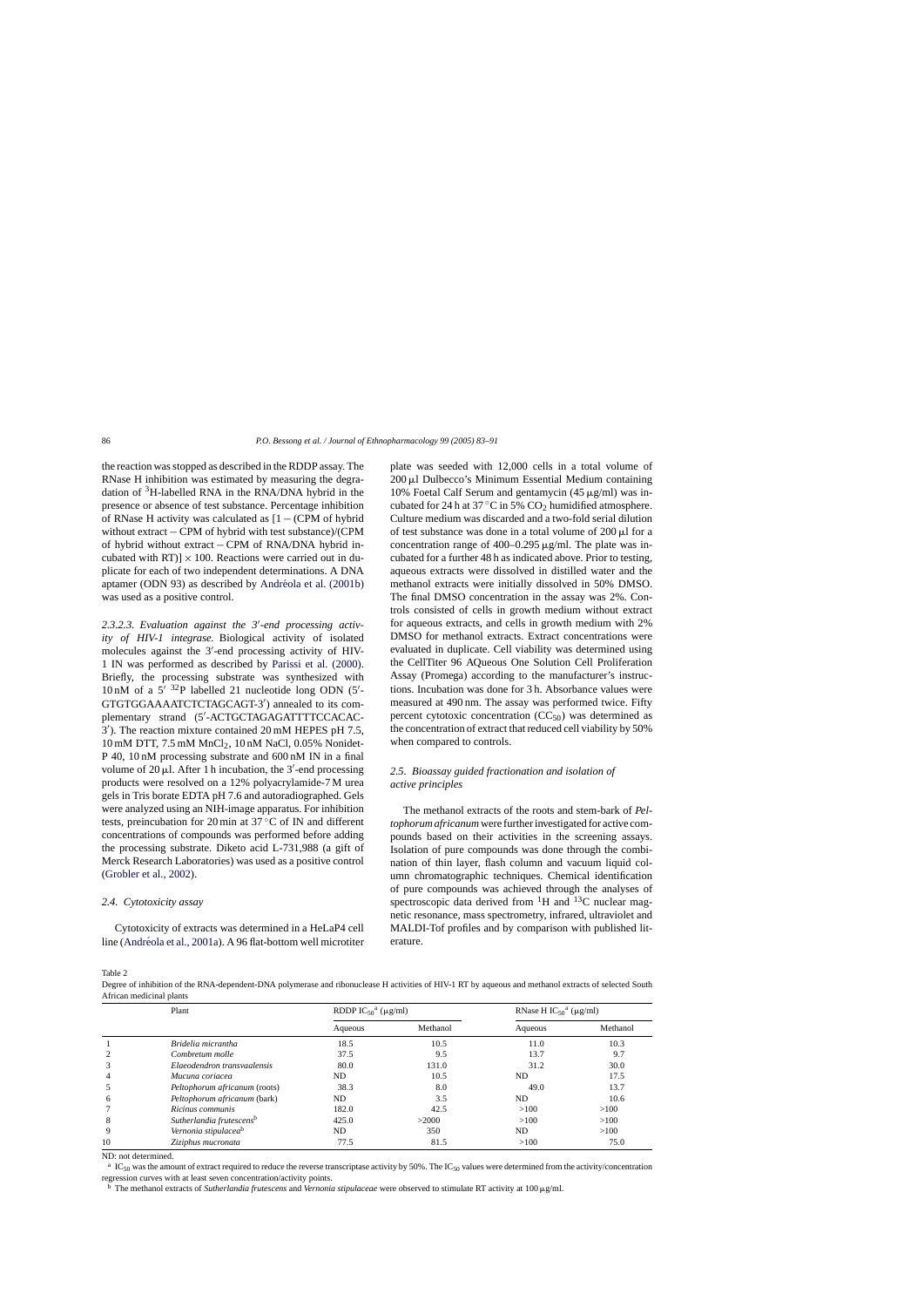## **3. Results**

# *3.1. Effect of crude extracts on RT activities, and cytotoxicity*

The effect of the aqueous and methanol extracts was tested on DNA polymerase and RNase H activities of HIV-1 RT. The  $IC_{50}$  values of the plant extracts evaluated against HIV-1 RDDP and RNase H activities are shown in [Table 2.](#page-3-0) Generally, the methanol extracts were more inhibitory than the aqueous extracts. No cytotoxicity was observed at the maximum tested concentration of  $400 \mu g/ml$  for all the extracts (data not shown).

## *3.2. Isolated compounds*

Bioassay-guided fractionation carried out on the roots and stem-bark of *Peltophorum africanum* afforded the known compounds bergenin [\(Atchuta et al., 1979\) a](#page-7-0)nd catechin [\(Foo](#page-7-0) [et al., 1996\),](#page-7-0) and a red coloured gallotannin. Structural information gathered by MALDI-Tof, LC/MS, silylation and acid hydrolysis of the gallotannin indicated that it is composed of *meta*-depside chains of gallic and protocatechuic acids ester-ified to a 1-O-isobutyroly-β-D-glucopyranose core ([Haddock](#page-7-0) [et al., 1982; Niemetz et al., 1999; Kandil and Grace, 2001\)](#page-7-0). The red colour is probably due to the occurrence of some of the constituting catecholic units under their oxidized orthoquinone form (Fig. 1).

# *3.2.1. Bioactivity of isolated compounds against HIV-1 RT*

The strongest inhibition against the RDDP activity of HIV-1 RT was shown by the gallotannin with an  $IC_{50}$  of 6.0  $\mu$ M, compared to  $0.048 \mu M$  for AZT-TP used as a positive control. The gallotannin also inhibited the RNase H activity with an IC<sub>50</sub> of 5.0  $\mu$ M compared to 0.5  $\mu$ M for ODN 93 which served as the positive control. The inhibition of RDDP and RNase H activities by the gallotannin was dose dependent (data not shown). Below 2.0 and  $1.0 \mu M$ , the gallotannin, respectively stimulated the RDDP and RNase H activities, while the RDDP and RNase H activities were completely abolished at 10.0 and 8.0  $\mu$ M, respectively. Bergenin and catechin did not inhibit the RDDP and RNase activities of HIV-1 RT even at  $100 \mu M$ .

# *3.2.2. Bioactivity of isolated compounds against HIV-1 IN*

The relative inhibitions of catechin, the gallotannin and bergenin against the 3'-end processing activity of HIV-1 IN resolved on a 12% polyacrylamide-7M urea gel are presented in [Fig. 2.](#page-5-0) Quantification by densitometry showed that the strongest inhibition was obtained with the gallotannin with an IC<sub>50</sub> of about 6  $\mu$ M, while IN activity was abolished at  $100 \mu M$ . Catechin, at  $100 \mu M$  inhibited IN activity by almost 65%. Bergenin had no effect on IN at the maximum tested concentration of  $100 \mu M$ .



Fig. 1. Example of a hypothetical structure of the red-coloured gallotannin isolated from the roots and stem-bark of *Peltophorum africanum* Sond.

## **4. Discussion and conclusions**

In the hunt for novel anti-HIV compounds, there are a good number of country-based reports on the inhibitory properties of medicinal plants on different targets in the life cycle of HIV. Some of these investigations have led to the discovery of molecules, a few of which have entered clinical trials [\(De](#page-7-0) [Clercq, 2000; Kong et al., 2003\)](#page-7-0). South Africa has a huge variety of plants used in folklore medicine. Several evaluations of South African plants for activity against bacteria ([Eloff et al., 2001; Obi et al., 2003; Lall and Meyer, 2001\)](#page-7-0), fungi [\(Motsei et al., 2003\),](#page-7-0) protozoans ([Van Zyl and Viljoen,](#page-8-0) [2002\),](#page-8-0) viruses ([Meyer et al., 1997\)](#page-7-0) and non-infectious conditions ([Eloff et al., 2001\)](#page-7-0) have been documented. However, there is a dearth of information on the anti-HIV properties of plants used in South African traditional medicine, despite the administration of plant based decoctions and concoctions to HIV/AIDS persons in the country.

In this report, 17 extracts from nine plants used in traditional medicine in the Limpopo Province of South Africa were screened for RDDP and RNase H activities of HIV-1 RT. Isolated principles from the roots and stem-bark of *Peltopho*rum africanum were additionally evaluated on the 3'-end processing activity of HIV-1 IN. The results showed that the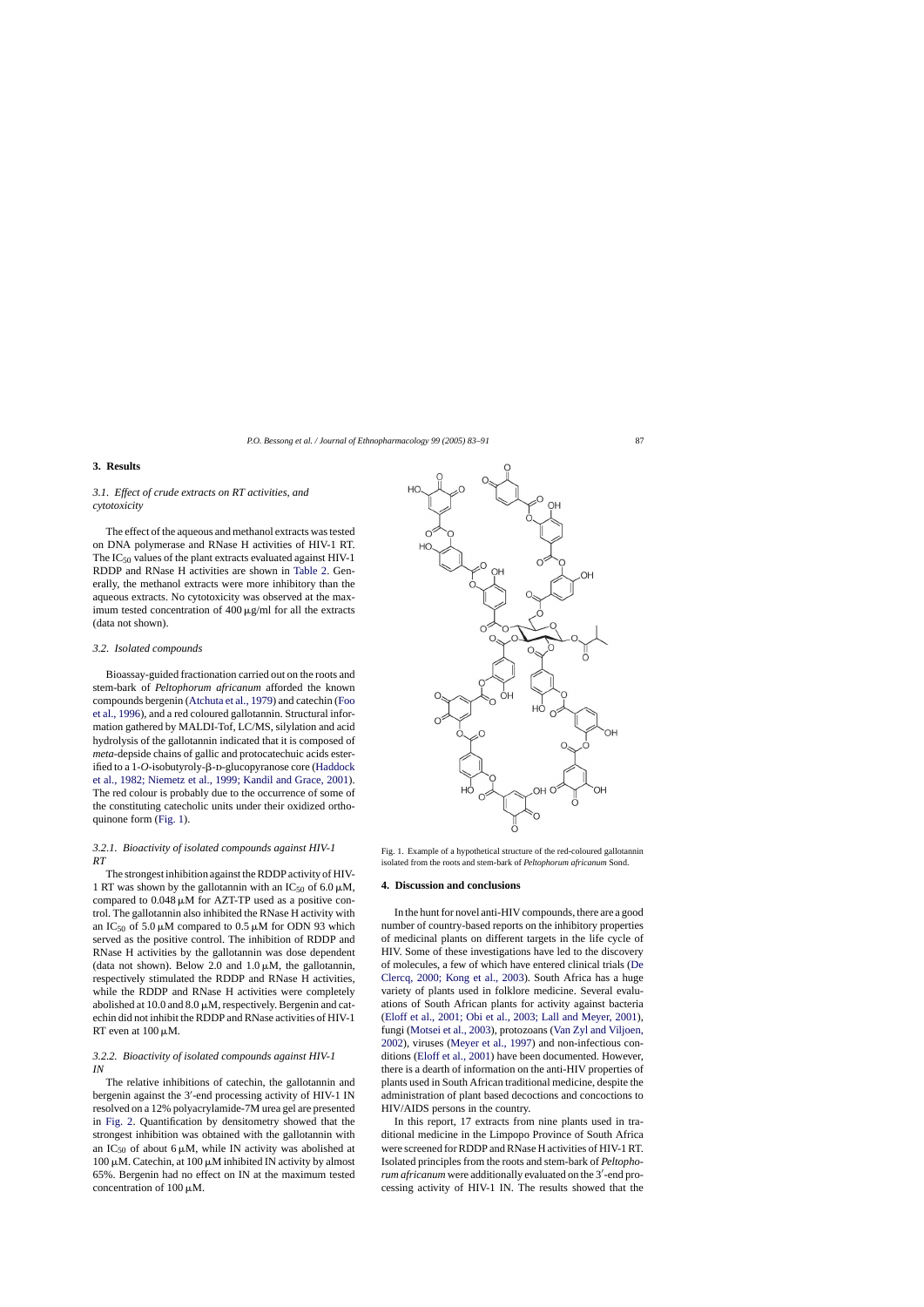Decreasing concentrations of 100, 10, 1, 0.1, 0.01, 0.001 micromolar

<span id="page-5-0"></span>

Fig. 2. Inhibition of the 3'-end processing activity of HIV-1 IN by catechin, a gallotannin and bergenin isolated from *Peltophorum africanum*. Legend: The model substrate corresponds to a 21 bp double stranded oligonucleotide mimicking the U5 end of the HIV-1 LTR (see Section [2\).](#page-1-0) During the processing reaction IN cleaves the dinucleotide GT at the  $3'$ -end of the substrate and gives rise to a 19 base pair oligonucleotide product  $(3'$ -end processing). Bands of different electrophoretic mobility are observed which corresponds to the strand transfer reaction (reaction subsequent to the processing and which corresponds to the integration of the processed substrate in the 21 nucleotide long oligonucleotide). This reaction mimicks the integration of viral DNA into the cellular DNA. Lanes 1 and 2 contained substrate incubated without IN. No product is generated in the absence of IN. Lane 3 is the substrate incubated with IN in the absence of test substance. A 3'-end processing product is formed (19 nucleotides). Lanes 4–9; 10–15; 16–21: incubations in the presence of catechin, a gallotannin and bergenin, respectively. Used concentrations were 100, 10, 1, 0.1, 0.01 and 0.001  $\mu$ M. Lanes 22, 23 and 24: diketo acid used as a positive control at 10, 1 and  $0.1 \mu M$  concentrations.

methanol extracts of the roots of *Bridelia micrantha*, *Combretum molle*, *Mucuna coriacea*, *Peltophorum africanum* and its stem-bark have strong activity against HIV-1 RT. In general, the methanol extracts were more inhibitory than the aqueous extracts and moreso on the RNase H activity of RT. This observation could be related to the fact that many classes of compounds are obtained when methanol is used as an extractant ([Cowan, 1999\),](#page-7-0) in which case the chances of non-specific bioactivity is high. Worthy of note however, is the aqueous extract of *Elaeodendron transvaalensis* which was more inhibitory than the methanol extract against RDDP activity. The methanol residues of *Sutherlandia frutescens* subspecies *microphylla* and *Vernonia stipulacea* stimulated RT activity at  $100 \mu g/ml$ . Though molecules responsible for this activity were not sought, L-canavanine, asparagines, pinitol and a triterpenoid glucoside (SU1) have been isolated from *Sutherlandia frutescens*, while sesquiterpene lactones with biological activities have been isolated from *Vernonia* species ([Laekeman et al., 1983; Kuo et al., 2003\). S](#page-7-0)ome nonnucleoside RT inhibitors have also been shown to strongly stimulate RT activity and viral replication at defined concentrations. [Huang et al. \(2000\)](#page-7-0) observed that drug dependentstimulation reproducibly enhanced viral replication by as much as 400%. Though the mechanism of drug-induced stimulation is not known, it could be attributed to conformational changes on the enzyme. The implication of the stimulatory activity shown by the plant extracts investigated herein could be undesirable if the same scenario takes place in vivo. A recent report by [Harnett et al. \(2005\)](#page-7-0) showed that the aqueous extract of the leaves of *S. frutescence* showed inhibition, albeit minimal, against HIV-RT in a non-radioactive colorimetric assay. An observation that we did not find. However, this seemingly contradiction could be due to the different experimental protocols used.

As a result of the strong inhibitory effect of the methanol extract of the root and stem-bark of *Peltophorum africanum* on HIV-1 RT, a bioassay-guided fractionation was done to isolate and identify possible active principles. A red-coloured gallotannin, the known catechin and bergenin were isolated and identified. The gallotannin inhibited the RDDP activity of RT ( $IC_{50} = 6.0 \mu M$ ), not as strong as AZT-TP, but as good as the unmodified candidate non-nucleoside RT inhibitor TIBO R82913 ( $IC_{50} = 10 \mu M$ ), and to a few Curie-pyridones, a new class of candidate non-nucleoside RT inhibitors ([Andreola](#page-7-0) ´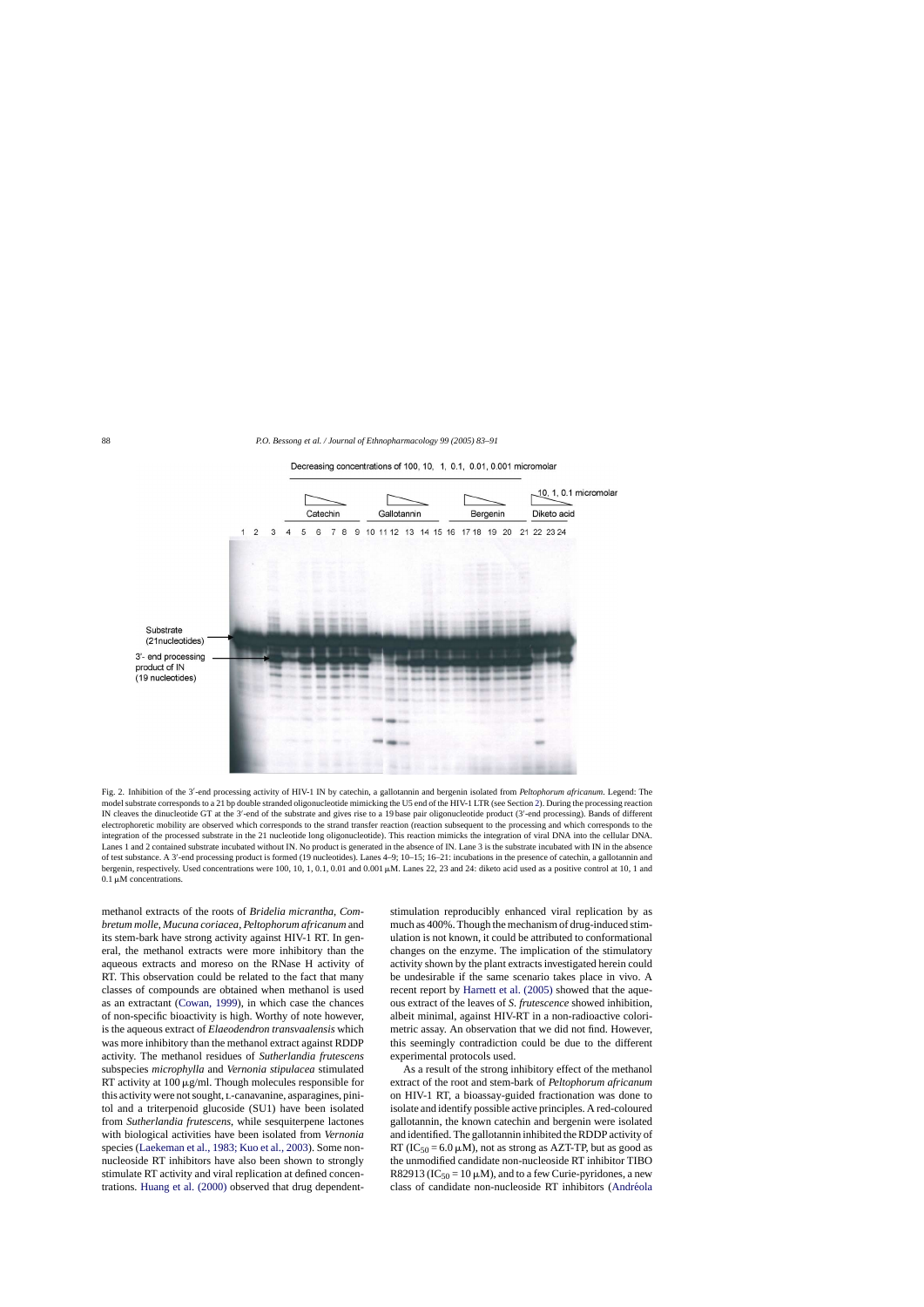[et al., 2001a\).](#page-7-0) The gallotannin also had a comparable effect  $(IC_{50} = 5.0 \,\mu\text{M})$  against RNase H relative to phenylhydrazone, a previously reported RNase H inhibitor ([Shaw-Reid](#page-8-0) [et al., 2003\)](#page-8-0), to the *N*-acylhydrazone (BBNH) ( $IC_{50} = 3.6$ ) ([Arion et al., 2002\)](#page-7-0), as well as to a reported plant derived molecule alpha-tretralonlyl glucopyranoside ( $IC_{50} = 5.8 \mu M$ ) isolated from the bark of *Juglans mandshurica* [\(Min et al.,](#page-7-0) [2000\).](#page-7-0) It was also observed that the gallotannin inhibited the polymerase and RNase H activities by similar degrees. The DNA polymerase and the RNase H domains are both found on the p66 subunit of HIV-1 RT, the DNA polymerase domain located at the N-terminal and RNase H domain at the C-terminal portion. The flexibility of the protein allows for the two domains to interact with each other. As a result, many RT inhibitors affect both properties of the enzyme ([Tarrago-](#page-8-0)[Litvak et al., 2002\)](#page-8-0). Hence, the effect of the gallotannin on the bifunctionality of HIV-1 RT is not surprising. Regarding the effect of the gallotannin on the  $3'$ -end processing of HIV-1 IN, the 12% PAGE analysis revealed the abolition of IN 3'-end processing activity at a concentration of  $100 \mu M$ indicated by the lack of the expected 19 nucleotide product, while at  $10 \mu M$  the level of inhibition was comparable to that of diketo acid which was used as a positive control.

Bergenin, a C-galloylglycoside, was also isolated from *Peltophorum africanum*in the present investigation. Bergenin has previously been isolated from *Peltophorum africanum* ([Mebe and Makuhunga, 1992\),](#page-7-0) and several other plants: for example, the roots of *Astilbe thunbergii* [\(Han et al., 1998\)](#page-7-0), and the aerial parts of *Fluggea virosa* ([Pu et al., 2002\)](#page-8-0). In the present study, bergenin had no activity against the RDDP and RNase H of HIV-1 RT, and the  $3'$ -end processing activity of HIV-1 IN, even at a concentration of  $500 \mu$ M. Elsewhere, bergenin has been reported to possess a moderate activity against HIV-1 gp120/CD4 interaction [\(Paciente et al., 1996\);](#page-8-0) as well as antiarrhythmic ([Pu et al., 2002\)](#page-8-0) and hepatoprotective properties [\(Lim et al., 2001\)](#page-7-0). Catechin, a flavonoid, was found to be inactive against RT in this study, although at  $100 \mu$ M PAGE analysis showed about 65% inhibition activity against the 3'-end processing action of HIV-1 IN. Derivatives of catechin such as epicatechin and epigallocatechin gallate have been shown to inhibit HIV-1 RT in the micromolar range ([Tillekeratne et al., 2002\).](#page-8-0)

The methanol extracts of the roots of *Bridelia micrantha*, and *Combretum molle* also showed relatively strong inhibitory properties against the RDDP and RNase H activities of HIV-1 RT. The compounds responsible for these activities in these plants were not sought. However, [Asres et al. \(2001\)](#page-7-0) isolated the ellagitannin, punicalagin as a major compound, and the pentacyclic triterpene glucosides arjunglucoside and sericoside from the stem-bark of *Combretum molle*. Ellagitannins and some pentacyclic triterpenes do inhibit HIV-1 RT in the micromolar range [\(Huang and Chen, 2002\).](#page-7-0)

The compound of interest arising from this study is the gallotannin because of its strong in vitro inhibitory effects on the polymerase and ribonuclease H functions of HIV-1 RT and the 3'-end processing action of HIV-1 IN. The question is to know if this compound has a broad spectrum of activity and if its effects are specific. Gallotannins are examples of plant polyphenols, and some researchers ([Tan et al., 1991; Wall](#page-8-0) [et al., 1996\)](#page-8-0) have proposed that polyphenols and tannins are responsible for apparent inhibitory properties in enzyme systems, since polyphenols precipitate proteins from solution, and therefore the activity of such compounds against enzymes may be non-specific. However, [Zhu et al. \(1997\)](#page-8-0) in an evaluation of 20 phenolic compounds representing proanthocyanidins (condensed tannins) and galloyl/hydroxylbiphenoyl esters of glucose (hydrolysable tannins) showed that some of these phenolic compounds failed to inhibit radioligands from binding to receptors, hence concluding that these observations cannot be explained solely in terms of phenolic-protein binding. Hence, some polyphenols may represent biologically active compounds with specificity of action. Follow-up studies need to be done to assess the specificity of the inhibitory properties of the red-coloured gallotannin observed here-in on HIV-1 RT and IN activities, as well as its mode of action regarding competitiveness to template-primer and dideoxynucleotide triphosphate, and cell culture evaluation.

The plants evaluated in this study for anti-HIV activities, are also used by traditional healers in the treatment of various other diseases. Decoctions and concoctions are usually administered as aqueous or alcoholic extracts. Decades of use of a particular plant material may point to its non-toxicity. However, incidents of poisoning have been reported due to the ingestion of plant parts used in medicine [\(Hamouda et](#page-7-0) [al., 2000\).](#page-7-0) Cytotoxicity experiments performed herein using a human epitheloid cervical carcinoma cell line appear to indicated that the 17 aqueous and methanol plants from the nine plants employed in this study could be safe.

In summary, this investigation has evaluated the inhibitory properties of a selection of medicinal plants used in the Limpopo Province of South Africa against HIV-1 reverse transcriptase and integrase. An oxidized gallotannin isolated from the stem-bark of *Peltophorum africanum* was shown to have a strong activity against HIV-1 reverse transcriptase and integrase in an enzyme cell-free system. Further investigations are needed to elucidate the specificity and mode of action of this compound.

#### **Acknowledgments**

We thank Mr. Nikky Mulaudzi of Lwamondo and Mr. Takalani Mathivha of Nzhelele, Limpopo Province, South Africa for assisting in the selection of medicinal plants, and Mr. Peter Tshisikawe, Botany Unit, University of Venda, for botanical identification. We are grateful to Dr. Carl Albrecht, University of the Western Cape, South Africa for providing plant material of *Sutherlandia frutescens* subspecies *microphylla*. We thank Drs. Laura Tarrago-Litvak, Vincent Parissi and Christina Calmels (REGER, UMR-5097 CNRS, University of Bordeaux 2) for useful criticisms and assistance in the integrase assay. This work received financial support from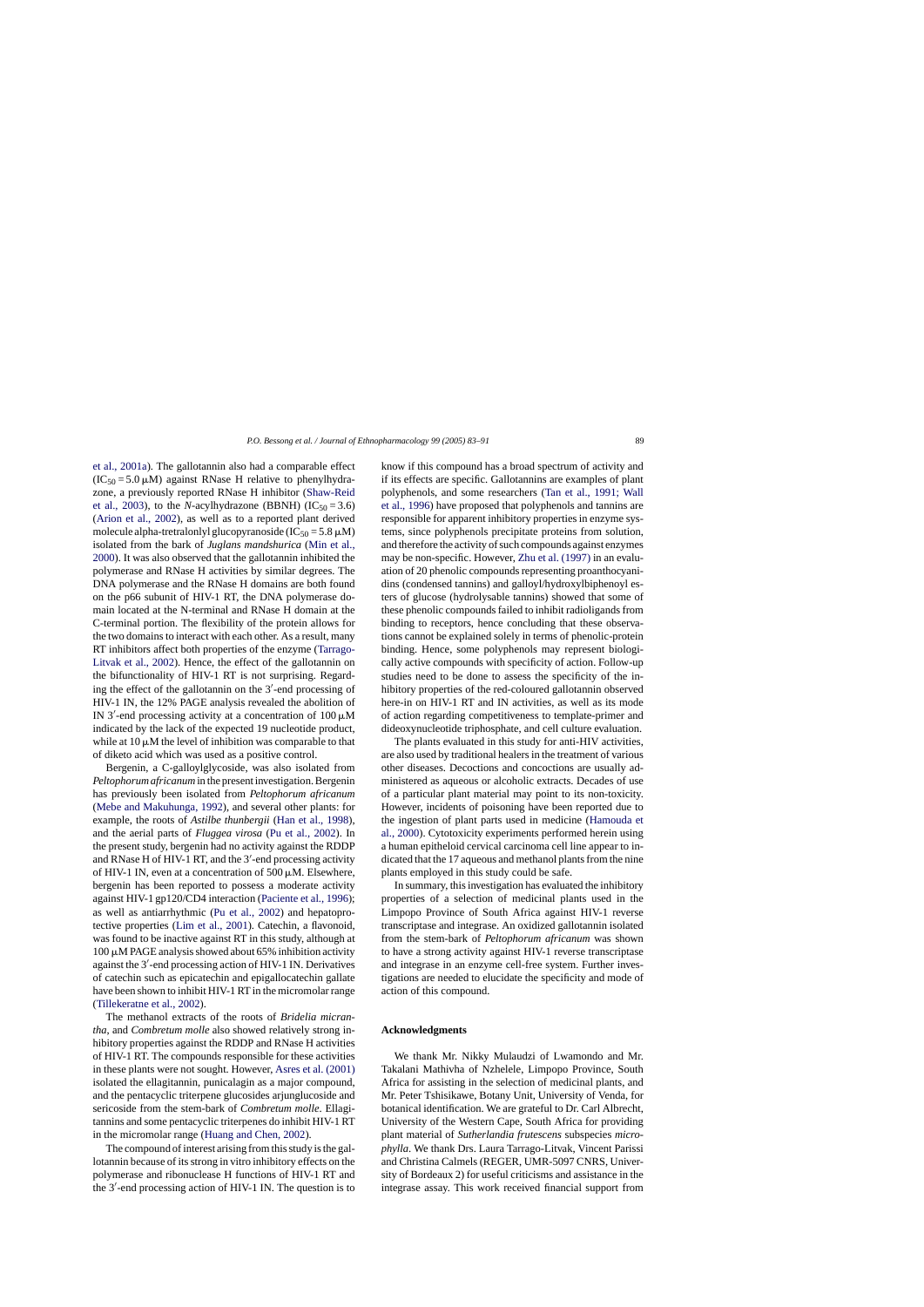<span id="page-7-0"></span>CNRS, France. POB benefited from a doctoral fellowship from the French government through the CNRS/NRF (South Africa), collaborative venture, and LBR thanks FONACIT for his research assistantship (Grant 1220/OC-VE).

## **References**

- Andréola, M.-L., Nguyen, C.H., Ventura, M., Tarrago-Litvak, L., Legraverend, M., 2001a. Antiviral activity of 4-benzylpyridinone derivatives as HIV-1 reverse transcriptase inhibitors. Expert Opinion on Emerging Drugs 6, 225–238.
- Andréola, M.-L., Pileur, F., Calmels, C., Ventura, M., Tarrago-Litvak, L., Toulme, J.-J., Litvak, S., 2001b. DNA aptamers selected against the ´ HIV-1 RNase H display in vitro antiviral activity. Biochemistry 40, 10087–10094.
- Andréola, M.L., Tharaud, D., Litvak, S., Tarrago-Litvak, L., 1993. The ribonuclease H activity of HIV-1 reverse transcriptase. Further biochemical characterization and search of inhibitors. Biochimie 75, 127– 134.
- Arion, D., Sluis-Cremer, N., Min, K.-L., Abrams, M.E., Fletcher, R.S., Parniak, M.A., 2002. Mutational analysis of Tyr-501 of HIV-1 reverse transcriptase. Journal of Biological Sciences 277, 1370–1374.
- Arnold, H.J., Gulumian, M., 1984. Pharmacopoeia of traditional medicine in Venda. Journal of Ethnopharmacology 12, 35–74.
- Asres, A., Bucar, F., Knauder, E., Yardley, V., Kendrick, H., Croft, S.L., 2001. In vitro antiprotozoal activity of extract and compounds from the stem bark of *Combretum molle*. Phytotherapy Research 15, 613–617.
- Atchuta, R.P., Ramachandra, R.L., Sivakumar, R.D., Anjaneyulu, A.S.R., Ward, R.S., Pelter, A., 1979. Isolation and characterization of bergenin derivatives from *Macaranga peltata*. Journal of the Chemical Society, Perkin Transactions I, 2313–2316.
- Caumont, A.B., Jamieson, G.A., Pichuantes, S., Nguyen, A.T., Litvak, S., Dupont, C.H., 1996. Expression of functional HIV-1 integrase in the yeast *Saccharomyces cerevisiae* leads to the emergence of a lethal phenotype: potential use for inhibitor screening. Current Genetics 29, 503–510.
- Cowan, M.M., 1999. Plant products as antimicrobial agents. Clinical Microbiology Reviews 12, 546–582.
- De Clercq, E., 2000. Current lead natural products for the chemotherapy of human immunodeficiency virus infection. Medical Research Reviews 20, 323–349.
- Department of Health, 2003. National HIV and Syphilis antenatal seroprevalence survey in South Africa, 2002, p. 6.
- Eloff, J.N., Jäger, A.K., van Staden, J., 2001. The stability and the relationship between anti-inflammatory activity and antibacterial properties of southern African *Combretum* species. South African Journal of Science 97, 1–3.
- Foo, L.Y., Newman, R., Waghorn, G., McNabb, W.C., Ulyatt, M.J., 1996. Proanthocyanidins from *Lotus corniculatus*. Phytochemistry 41, 617–624.
- Grierson, D.S., Afolayan, A.S., 1999. An ethnobotanical study of plants used for the treatment of wounds in the Eastern Cape, South Africa. Journal of Ethnopharmacology 67, 327–332.
- Grobler, J.A., Stillmock, K., Hu, B., Witmer, M., Felock, P., Espeseth, A.S., Wolfe, A., Egberton, M., Bourgeois, M., Melamed, J., Wai, J.S., Young, S., Vacca, J., Hazuda, D.J., 2002. Diketo acid inhibitor mechanism and HIV-1 integrase: implications for metal binding in the active site of phosphotransferase enzymes. Proceedings of the National Academy of Science (USA) 99, 6661–6666.
- Haddock, E.A., Gupta, R.K., Al-Shafi, S.M.K., Haslam, E., Magnolata, D., 1982. The metabolism of gallic acid and hexahydroxyphenic acid in plants. Part I. Introduction. Naturally occurring galloyl esters. Journal of the Chemical Society, Perkin Transactions I, 2515–2523.
- Hamouda, C., Amamou, M., Thabet, H., Yacoub, M., Hedhili, A., Bescharnia, F., 2000. Plant poisonings from herbal medication admitted to a Tunisian toxicology intensive care unit 1983–1998. Veterinary and Human Toxicology 42, 137–141.
- Han, L.K., Ninomiya, H., Taniguchi, M., Baba, K., Kimura, Y., Okuda, H., 1998. Norepinephrine-augmenting lipolytic effectors from *Astilbe thunbergii* rhizomes. Journal of Natural Products 61, 1006– 1011.
- Harnett, S.M., Oosthuizen, V., van der Venter, M., 2005. Anti-HIV activities of organic and aqueous extracts of *Sutherlandia frutescens* and *Lobostemon trigonus*. Journal of Ethnopharmacology 96, 113–119.
- Huang, L., Chen, C.H., 2002. Molecular targets of anti-HIV-1 triterpenes. Current Drug Targets Infectious Disorders 2, 33–36.
- Huang, W., Gamarnik, A., Wrin, T., Parkin, N.T., Hellman, N.S., Deeks, S.G., 2000. HIV-1 isolates that exhibit dose-dependent NNRTI stimulation of reverse transcriptase activity and viral replication. Abstract No. 1548. ICAAC Congress, September 17–20, Toronto, Canada.
- Kandil, F.E., Grace, M.H., 2001. Polyphenols from *Cornulaca monacantha*. Phytochemistry 58, 611–613.
- Kayser, O., Arndt, S.K., 2000. Antimicrobial activity of some *Ziziphus* species used in traditional medicine. Pharmaceutical and Pharmacological Letters 10, 38–40.
- Kong, J.-M., Goh, N.-K., Chia, L.-S., Chia, T.-T., 2003. Recent advances in traditional plant drugs and orchids. Acta Pharmacologica Sinica 24, 7–21.
- Kuo, Y.H., Kuo, Y.J., Yu, A.S., Wu, M.D., Ong, C.N., Yang Kuo, L.M., Haung, J.T., Chen, C.F., Li, S.Y., 2003. Two novel sesquiterpene lactones, cytotoxic vernolide-A and -B from *Vernonia cinera*. Chemical and Pharmaceutical Bulletin 51, 425–426.
- Laekeman, G.M., Mertens, J., Totte, J., Bult, H., Vlietinck, A.J., Herman, A.G., 1983. Isolation and pharmacological characterization of vernolepin. Journal of Natural Products 46, 161–169.
- Lall, N., Meyer, J.J.M., 2001. Inhibition of drug-sensitive and drugresistant strains of *Mycobacterium tuberculosis* by diospyrin, isolated from *Euclea natalensis*. Journal of Ethnopharmacology 78, 213–216.
- Lim, H.K., Kim, H.S., Choi, H.S., Choi, J., Kim, S.H., Chang, M.J., 2001. Effects of bergenin, the major constituent of *Mallotus japonicus* against p-galactosamine-induced hepatotoxicity in rats. Pharmacology 63, 71–75.
- Lin, J., Puckree, T., Mvelase, T.P., 2002. Anti-diarrhoeal evaluation of some medicinal plants used by Zulu traditional healers. Journal of Ethnopharmacology 79, 53–56.
- Mabogo, D.E.N., 1990. The ethnobotany of the Vhavenda. MSc Thesis. University of Pretoria, South Africa.
- Mebe, P.P., Makuhunga, P., 1992. 11-*p*-Coumaric acid ester of bergenin from *Peltophorum africanum*. Phytochemistry 31, 3286–3287.
- Meyer, J.J., Afolayan, A.J., Taylor, M.B., Erasmus, D., 1997. Antiviral activity of galangin isolated from the aerial parts of *Helichrysum aureonites*. Journal of Ethnopharmacology 56, 165–169.
- Min, B.S., Nakumura, N., Miyashiro, H., Kim, Y.H., Hatorri, M., 2000. Inhibition of human immunodeficiency virus type 1 reverse transcriptase and ribonuclease H activities by constituents of *Juglans mandshurica*. Chemical and Pharmaceutical Bulletin 48, 194–200.
- Morris, K., 2002. South Africa tests traditional medicines. Lancet Infectious Diseases 2, 319.
- Motsei, M.L., Lindsey, K.L., van Staden, J., Jäger, A.K., 2003. Screening of traditionally used South African plants for antifungal activity against *Candida albicans*. Journal of Ethnopharmacology 86, 235–241.
- Niemetz, R., Niehaus, J.U., Gross, G.G., 1999. Biosynthesis and biodegradation of complex gallotannins. Plant polyphenols. 2. Chemistry, biology, pharmacology, ecology. In: Gross, G.G., Hemingway, R.W., Yoshida, T. (Eds.), Basic Life Sciences, vol. 66. Kluwer Academic Publishers/Plenum Press, New York, NY, pp. 63–82.
- Obi, C.L., Potgieter, N., Bessong, P.O., Masebe, T., Mathebula, H., Molobela, P., 2003. In-vitro antibacterial activity of Venda medicinal plants. South African Journal of Botany 69, 199–203.